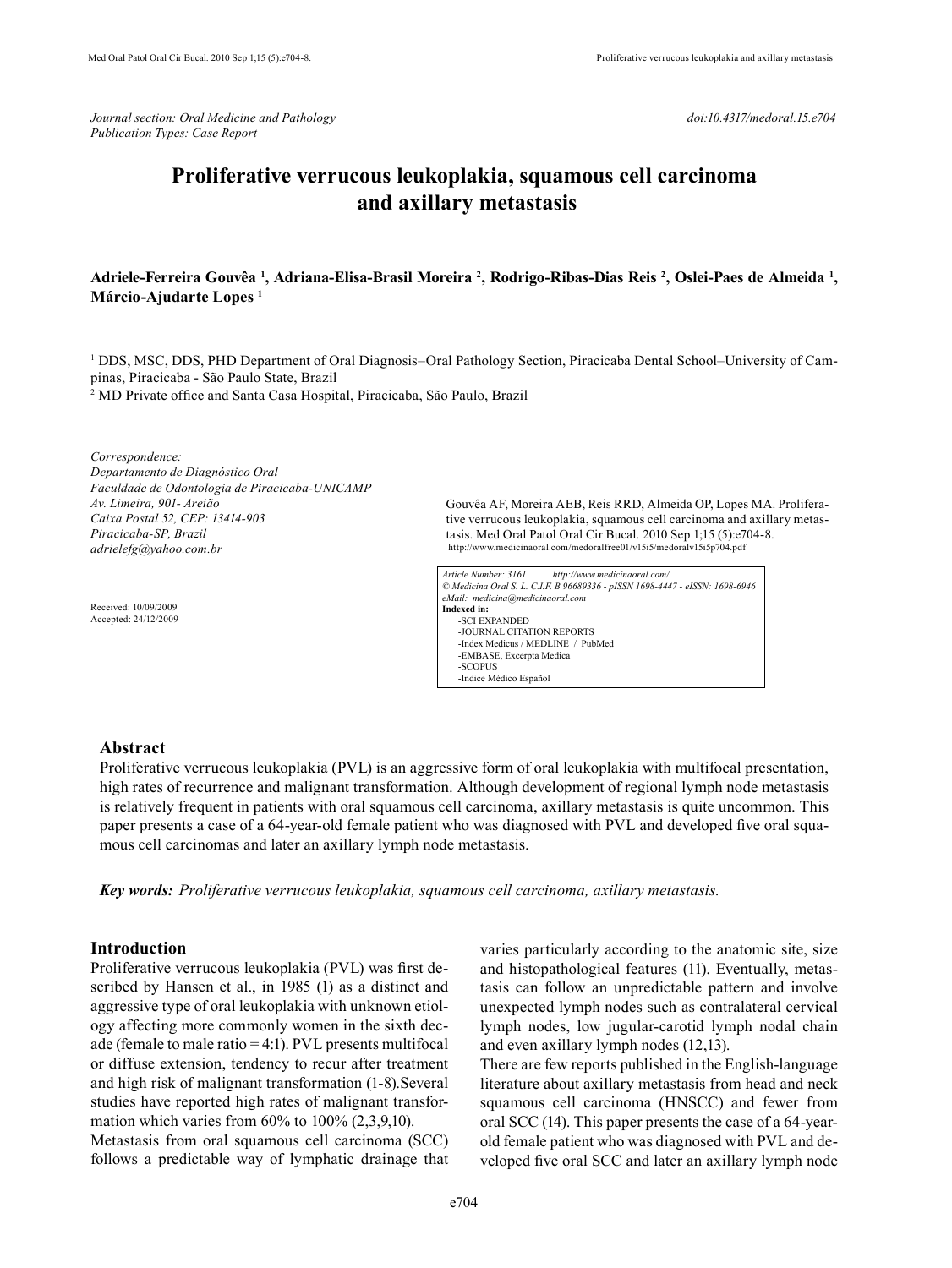metastasis. To the best of our knowledge this is the first case report of axillary metastasis in a patient with oral SCC that developed from PVL.

### **Case Report**

A 64-year-old Caucasian woman, non-smoker, nondrinker, was referred to the Orocentro (Oral Diagnosis Clinic–Piracicaba Dental School-UNICAMP, Sao Paulo, Brazil) complaining of a tongue wound. She reported the onset of a white lesion on the tongue, four years before, which at that time was biopsied and showed extensive epithelial acanthosis and inflammatory infiltrate in the connective tissue. On intra-oral examination it was observed a very extensive leukoerythroplastic lesion with some verrucous and ulcerated areas on the dorsum and ventral surface of the tongue (Fig. 1A). An incisional biopsy was performed and a well differentiated superficially invasive SCC was diagnosed (Table 1). A body screening was performed (nasofibrolaryngoscopy and chest X-ray) and no other neoplasia was detected. A left hemiglossectomy and left supraomohyoid neck dissection were performed, which showed no lymph node metastases. Because of the tumor size, the patient received post-operative radiotherapy to the left neck at a dose of 60Gy. Almost six months later, she presented leukoplastic lesions on the soft palate, tip and ventral surface of the tongue, right and left lateral border of the tongue, right buccal mucosa, right upper



**Fig. 1.** A.Patient's first clinical presentation: presence of an extensive leukoerythroplastic lesion with some irregular and verrucous areas involving the anterior dorsum and bilateral borders of the tongue.

B. A granular whitish area with ulcerated surface, on the right lateral border of the tongue involving the tip of the tongue and part of the floor of the mouth.

C. Lesion on the right anterior floor of the mouth presenting an irregular keratotic surface, which showed on the histopathological analysis mild epithelial dysplasia.

D. Ulcerated lesion on the right anterior floor of the mouth, diagnosed as squamous cell carcinoma.

E. Necrotic and invasive lesion on the right retromolar area, diagnosed as invasive poorly differentiated SCC.

F. Irregular and granular lesion on the left posterior border of the tongue, which on the histopathological analysis showed severe dysplasia. Later on, a SCC developed at this site.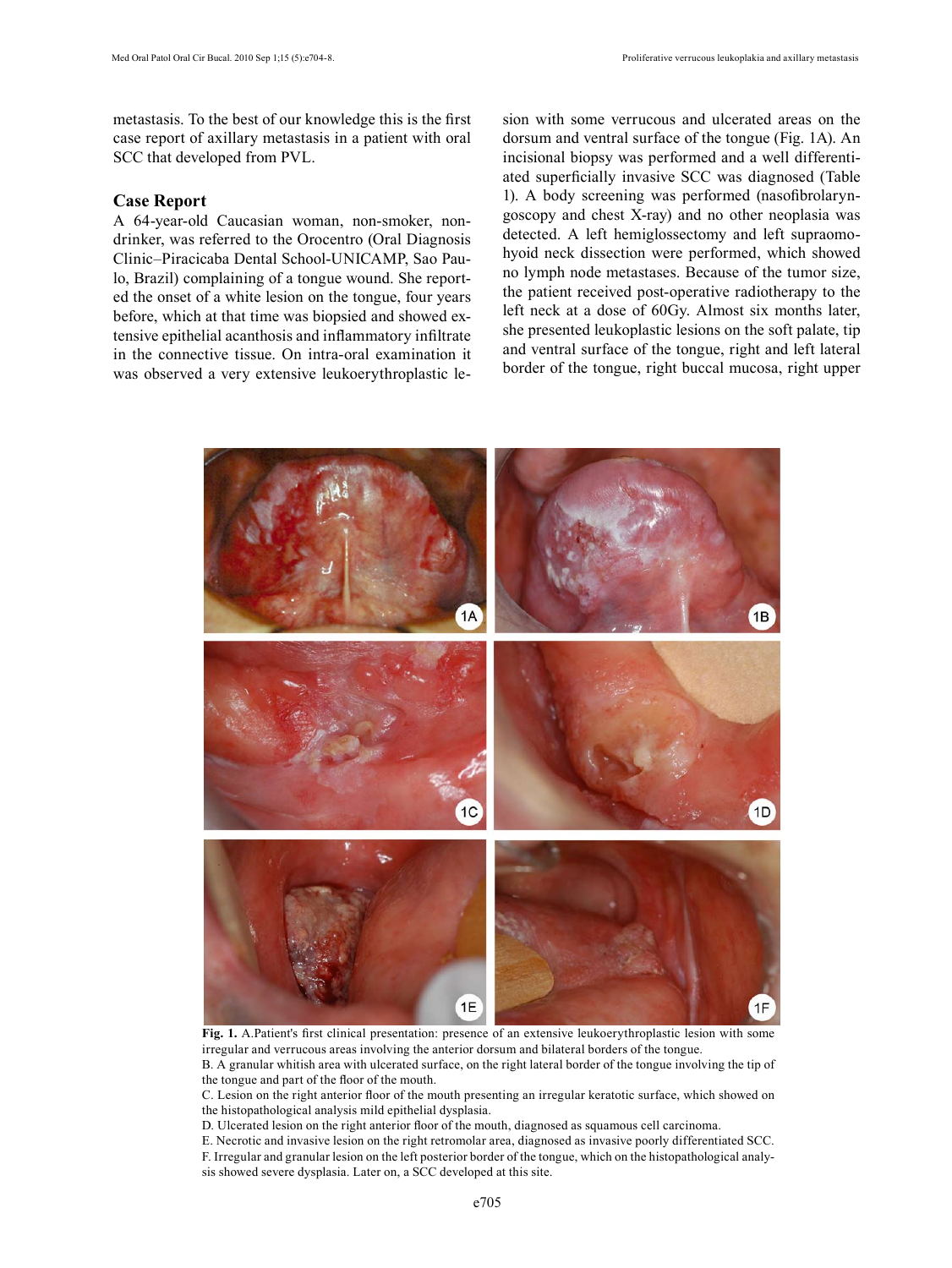alveolar ridge and right inferior alveolar ridge and close periodical evaluation was decided (Table 2). One month later all lesions remained stable but there was an erythroplastic area on the tip of the tongue and a biopsy was performed showing severe epithelial dysplasia (Table 1). All the clinically altered area was removed and the patient was closely followed. However, three months later a whitish lesion with granular surface on the tip and the right lateral border of the tongue developed. A biopsy involving this area was performed and a superficially invasive squamous cell carcinoma was diagnosed (Table 1, Fig. 1B and Fig. 2A). A body screening was performed (abdominal and mammary ultrasound, nasofibrolaryngoscopy and chest X-ray) and, again, no other neoplasia was detected. Thus, a right partial glossectomy was performed. One year and five months after initial presentation, all lesions remained clinically stable with homogeneous surface, however another homogeneous leukoplastic area arose on the right retromolar area. After one year and seven months of follow-up, the right side of the floor of the mouth showed an ulcerated

keratotic area. An extensive incisional biopsy was performed and the histopathological analysis detected mild dysplasia (Fig. 1C) (Table 1). Almost eight months after this procedure the same area presented ulceration (Fig. 1D). Another biopsy was performed and a well differentiated invasive SCC was diagnosed, being the patient submitted to another cancer surgery, after a complete body screening (Table 1). In the subsequent consultation, one month later, she presented new leukoplastic lesions on the buccal mucosa bilaterally and verrucous areas on the left inferior alveolar ridge and left posterior border of the tongue. The microscopical analysis of the latter showed severe dysplasia (Fig. 1E). Therefore, she was referred to the surgical oncologist who removed the lesions. After three years of the first clinical evaluation, four months after the former management, the patient detected a 4 cm palpable lymph node on her right axilla, and then she was seen by her surgical oncologist. Biopsy of the lymph node was performed and the histopathological evaluation revealed a metastatic poorly differentiated SCC (Fig. 2B). A primary breast carci-

**Table 1.** Summary of the lesions locations and histopathological findings.

| Date            | <b>Biopsied sites</b>                                              | <b>Histopathological findings</b>            |
|-----------------|--------------------------------------------------------------------|----------------------------------------------|
| 2002, November  | Dorsum of the tongue and ventral of the tongue<br>- left and right | $SCC$ – poorly differentiated                |
| 2003, May       | Tongue - tip                                                       | Severe epithelial dysplasia                  |
| 2003, September | Anterior alveolar ridge and floor of the mouth -<br>right          | <b>SCC</b>                                   |
| 2004, June      | Floor of the mouth $-$ right                                       | Acanthosis, hyperkeratosis, mild dysplasia   |
| 2005, March     | Floor of the mouth $-$ right                                       | <b>SCC</b>                                   |
| $2005$ , August | Lateral posterior border of the tongue - left                      | Acanthosis, hyperkeratosis, severe dysplasia |
| 2006, January   | Floor of the mouth $-$ right                                       | Invasive poorly differentiated SCC           |
| 2006, January   | Lateral border of the tongue – left                                | Invasive poorly differentiated SCC           |

|  | Table 2. Summary of the chronological leukoplastic lesions development. |  |  |
|--|-------------------------------------------------------------------------|--|--|
|  |                                                                         |  |  |

| Date                    | <b>Leukoplastic lesions locations</b> |                 |             |             |                         |      |              |               |             |                       |                              |
|-------------------------|---------------------------------------|-----------------|-------------|-------------|-------------------------|------|--------------|---------------|-------------|-----------------------|------------------------------|
|                         | Alveolar ridge                        |                 |             |             | <b>Buccal</b><br>mucosa |      |              | <b>Tongue</b> |             | <b>Soft</b><br>palate | <b>Floor</b> of<br>the mouth |
|                         |                                       | <b>Superior</b> |             | Lower       |                         |      |              |               |             |                       |                              |
|                         | Right                                 | Left            | Right       | Left        | Right                   | Left | <b>Right</b> | Left          | Anterior    |                       |                              |
| 2002<br><b>November</b> |                                       |                 |             |             |                         |      | X            | X             | X           |                       |                              |
| 2003 April              | $\mathbf x$                           |                 | $\mathbf x$ |             | X                       |      | X            | X             | $\mathbf x$ | X                     |                              |
| 2003<br>September       |                                       |                 |             |             |                         |      | X            |               | X           |                       |                              |
| 2004 April              |                                       |                 | X           |             |                         |      |              |               |             |                       | $\mathbf x$                  |
| 2005 April              |                                       |                 |             | $\mathbf X$ | X                       | X    |              | X             |             |                       | $\mathbf x$                  |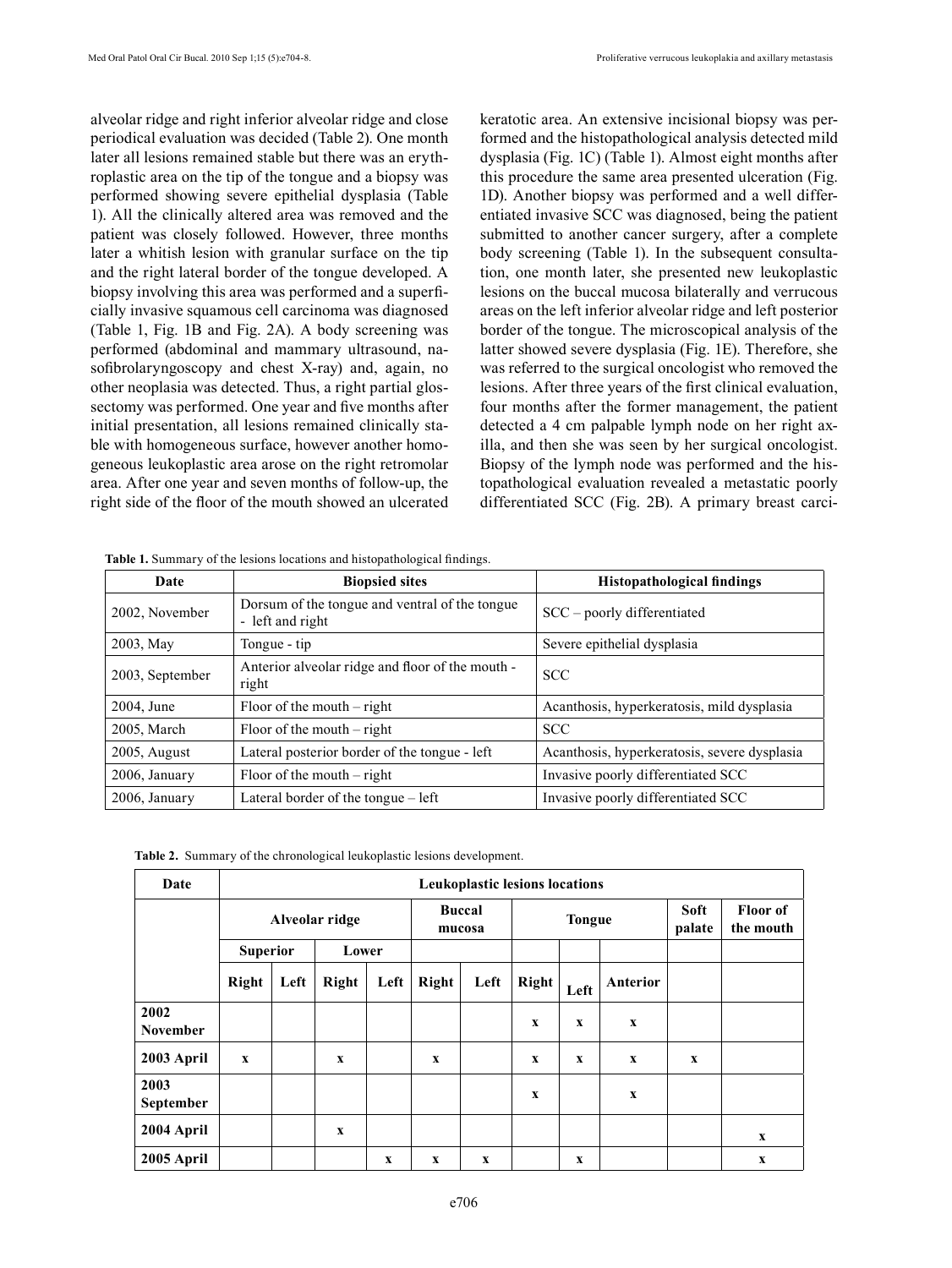

**Fig. 2.** A. Microscopical aspect of the biopsy performed to the lesion shown on Fig 1 A, showing superficial invasion of SCC (haematoxylin and eosin, original magnification ×200).

B. Microscopy of poorly differentiated metastatic SCC in right axillary lymph node (haematoxylin and eosin, original magnification ×50).

noma was suspected but there were negative findings on the mammogram. A body screening (abdominal and mammary ultrasound, nasofibrolaryngoscopy and chest X-ray) did not show any tumor. The patient was referred to the Orocentro and an aggressive lesion was identified on the right side involving lateral border of the tongue, floor of the mouth and alveolar ridge and another lesion on the left posterior lateral border of the tongue (Fig. 1F). Biopsies of both areas were performed by her surgical oncologist and the microscopical analysis in both sites showed poorly differentiated invasive SCC (Table 1). Thus, one month later, the tumors were removed and a radical right axillary limphadenectomy was performed. Twenty-four lymph nodes were removed and just one level I lymph node presented metastatic SCC. Adjuvant chemotherapy was initiated (with cisplatin and fluoruracil), but because of the patient's systemic condition just one cycle was performed. The patient developed pulmonary metastases two months after the chemotherapy cycle and died approximately six months after the removal of the tumors.

## **Discussion**

This very aggressive type of oral leukoplakia presents slow and persistent growth and high rates of malignant transformation (1-8). Batsakis et al. (1999) found SCC development occurrence in almost 100% of proliferative verrucous leukoplakia, an observation also corroborated by Silverman and Bagan, who found malignant transformation in 87% and 63,3% of PVL patients, respectively  $(3,4,9)$ . Clearly, PVL is resistant to the available treatment modalities, such as cold knife surgery, CO2.laser evaporation, laser surgery, chemotherapy, radiotherapy and presents frequent recurrences (8). Distant metastases from head and neck SCC are relatively common, mainly after recurrence of local or regional disease, but metastases from the upper aerodigestive tract to the axillary lymph nodes is an unusual event (12,14). The metastases drainage way can be suggested mainly by location, size of the primary tumor and regional lymph nodal control (11). Under certain conditions, however, this drainage way may become unpredictable with some metastases bypassing the expected lymph node group ("skip metastases"), occurring at the contralateral side of the neck (cross-over of the lymphatic drainage) or even affecting axillary lymph nodes (12,13). Occurrence of axillary lymph nodes metastases in head and neck carcinoma is a very rare event, varying from 2-9%. Nevertheless, this incidence may be higher because impalpable lymph nodes sometimes are not detected (15,16). The axilla contains numerous lymph nodes, which follow along the axillary venous system and drain the anterolateral chest wall and the upper extremity. Complex and variable connections with lymphatic vessels of the chest and axilla do exist and, under certain conditions, the axillary lymph nodes can become the major lymphatic drainage site from the anterior and lateral neck (12). Changes in the lymphatic drainage can be promoted by a malignant tumor by metastatic blockage of lymph nodes. Consequent fibrosis by surgical manipulation or radiotherapy is also another possible factor that leads to new lymphatic channels formation or aberrant lymphatic channels development (16). Also, there are some other explanations for axillary metastases from oral SCC: hematogenous dissemination; metastases from a second primary tumor along the aerodigestive tract; tumor dissemination after a paraestomal recurrence and retrograde dissemination due to blockage of the jugulo-subclavian junction (15). Our patient had a neck dissection, radiotherapy and re